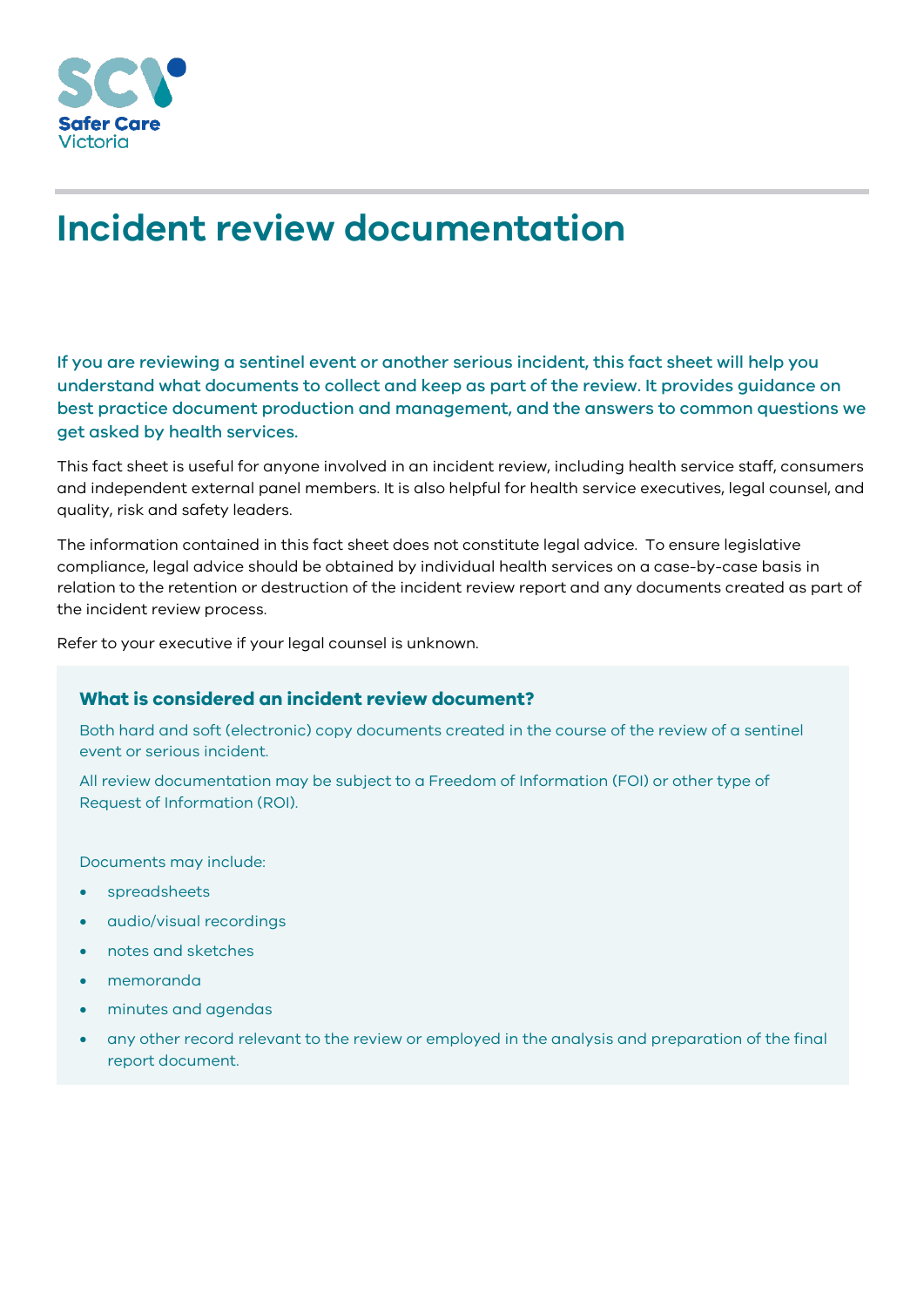

# **CREATING REVIEW DOCUMENTS**

## **Managing hard copy documentation**

Hardcopy documents and correspondence should be marked 'Confidential'.

Hardcopy documents should be returned to the review leader at the end of the meeting, or when no longer required.

Do not post or fax documentation as these methods are not considered secure.

All documentation created during the incident identification, analysis and management process should be carefully retained and securely stored.

#### **Writing notes**

Throughout the course of the review, make sure your notes are based on observations and evidence. Be clear, objective, and non-emotive.

All notes and documents should be system focused. Do not attribute blame to individuals.

Use role or position titles, not the names of the staff involved in the incident under review.

### **Managing electronic documents**

Mark all electronic documents with a 'Confidential' watermark.

All documents should be password protected. Save your document as a PDF that can be password protected and encrypted. Generally, this action is undertaken by the review leader.

Where possible send the password for password protected documents separately via text to the recipient's mobile phone.

Do not create, save and/or store electronic review documents on your personal computer or devices.

Please be aware of your surroundings when viewing material on your computer screen (e.g. not in public places or in view of family members at home).

Do not leave information unattended. Always lock your computer when leaving your desk.

## **Sending emails**

Re-read emails before you send them, adding the 'send address' as a last step before sending.

Use your work email address – not a personal email address – to send or receive emails about the review.

Use a clear subject line, such as:

- \*\*\* In confidence for deliberative purposes only
- \*\*\* In confidence do not distribute
- $***$  In confidence do not print

Be clear about the purpose of your email, for example:

- This is for the purpose of a review in progress and confidential discussion.
- Sent for the purposes of obtaining legal advice.

It is good practice to securely save a copy of the email as back up.

#### **Are all emails considered incident documents?**

Emails relating to the logistical management of the incident review, such as meeting appointments, are not likely to be considered incident review documents.

### **Are you leading a review team?**

Please brief your incident review team members on document management before you begin the review. This includes having a clear, agreed responsibility and pathway for hard copy and electronic document tracking and management.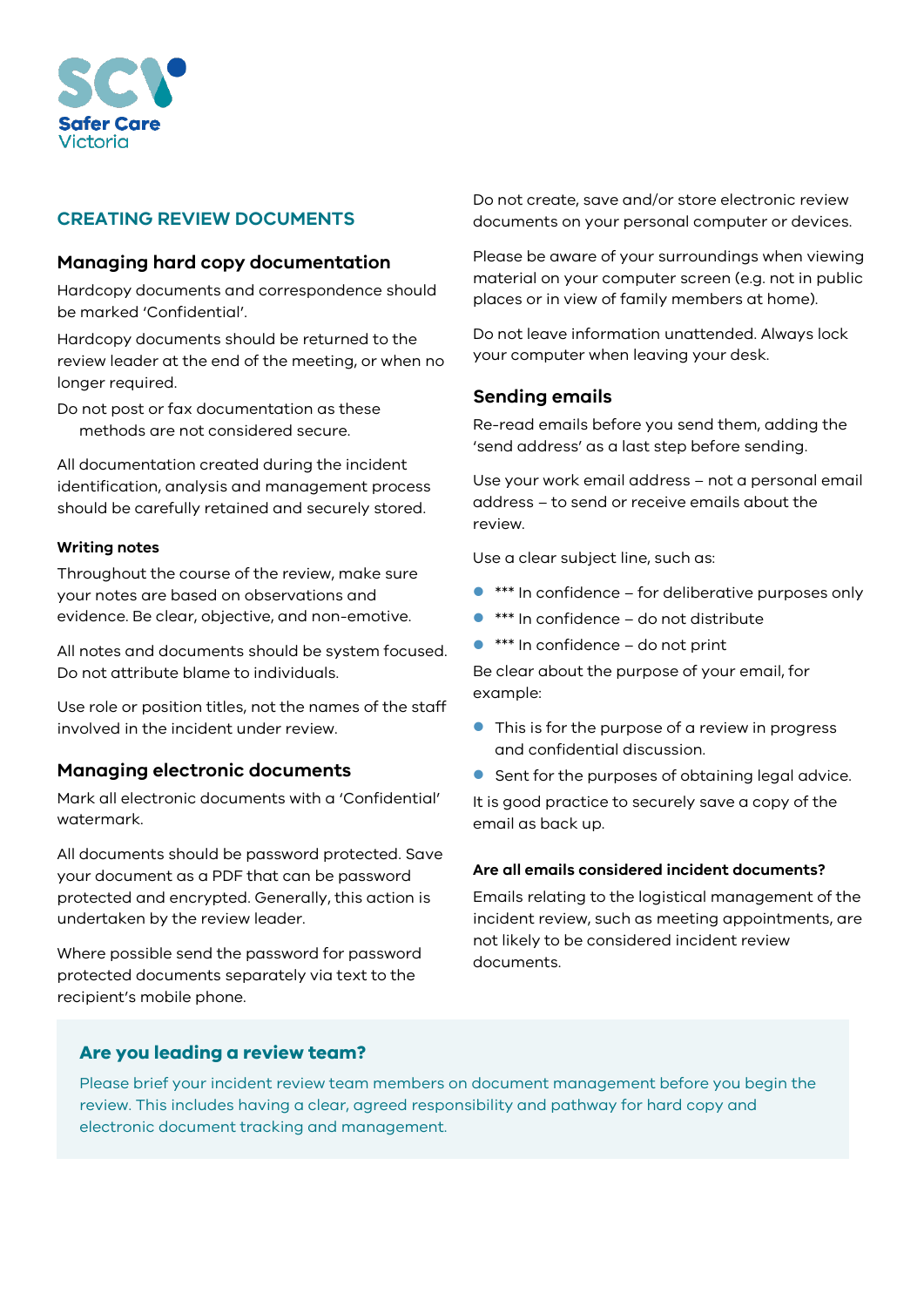

# **SHARING DOCUMENTS**

Be careful in how you distribute incident review documentation. Use secure encrypted or password protected systems when sharing electronic documents if available.

# **Sharing documents among the review team**

Note: the review team includes independent (external) panel members and consumer representatives.

**Email** Encrypt emails and electronic documents. Please ask your local IT service for support.

Do not post or fax documentation as these methods are not considered secure.

**Hard copy** All documents should be returned to the lead reviewer at the end of the meeting, or when no longer required.

**USB or portable hard drive** We do not recommend you store documents on a portable storage device. If using one for meeting documentation, it should be encrypted, and password protected. (Refer to your local IT service if assistance is required with this.)

We do not recommend using third party electronic storage such as Cloud or Dropbox for confidential material. If electronic storage is required, seek advice from your local IT service and legal counsel.

# **Attaching documents to your incident management reporting system**

Please seek advice from your legal counsel or external lawyers about attaching incident review documentation on the relevant incident management reporting system reporting page or quality improvement module.

## **Can I share a document with someone outside the review team (but within my organisation)?**

All confidential documents considered by the review team should not be shared outside of the team.

# **Can I share a document with someone outside the organisation?**

Unless legally obliged to do so, it is not recommended to share confidential and identifiable information as there are often complex privacy and other laws that may apply. Please discuss with your health service's records management team or legal counsel.

### **What if someone requests the review documentation?**

Please seek advice from your health service's legal counsel.

# **STORING DOCUMENTS**

Both hard copy and electronic documents should be stored securely. Do not store these documents in the patient's clinical file.

To ensure legislative compliance, we strongly recommend that you seek advice from your legal counsel.

### **How long do I keep the review documentation for?**

Do not destroy notes, or any other review documents, made as part of the incident review without advice from your legal counsel.

Local health information services can also provide guidance on document retention.

## **What would I do in the event of a data breach or loss of confidential documents?**

Please refer to your health service's policy/procedure around document management and escalation.

### **Is it acceptable to record interviews?**

It is usually acceptable to record interviews with written consent. You should however, always seek advice from your legal counsel when you are considering recording an interview for the purpose of an incident review.